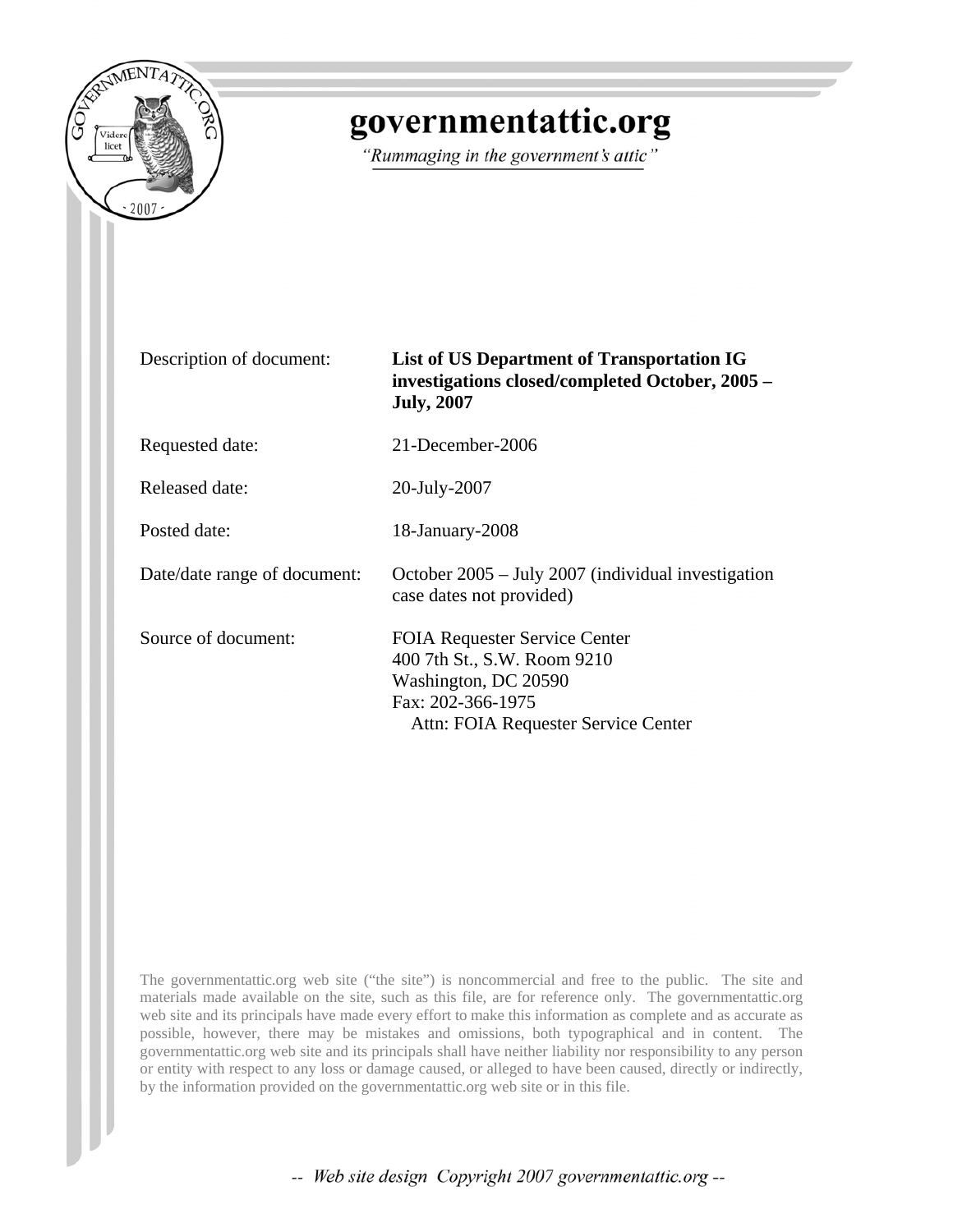

The Inspector General

Office of Inspector General Washington, D.C. 20590

JUL 20 <sup>2007</sup>

RE: FOIA Request No. FI-07-018

This letter is in response to your Freedom of Information Act (FOIA) request, sent to the Department of Transportation (DOT), Office of Inspector General (OIG) dated December 21, 2006. You requested a list of IG investigations closed/completed since October 1, 2005. Enclosed are documents responsive to your request.

You will note that some information was redacted pursuant to exemptions provided by the Freedom of Information Act (5 U.S.C. § 552(b)(2), (6) and (7)(C)). Exemption 2 protects internal information of an administrative nature, which include data processing notations, initials, codes, and other administrative markings. Exemption 6 protects names and any data identifying individuals if public disclosure would be a clearly unwarranted invasion of privacy. Exemption 7(C) protects personal information in law enforcement records. It prevents the disclosure of law enforcement information which could reasonably be expected to constitute an unwarranted invasion of personal privacy.

The FOIA gives you the right to appeal adverse determinations to the appeal officer for the agency. The appeal official for the OIG is the Assistant Inspector General, Brian A. Dettelbach. Any appeal must be submitted within 30 days after you receive this letter. It should contain all facts and arguments that you propose warrant a more favorable determination. Also, please reference FOIA No. FI-07-018 in any correspondence. Appeals to Mr. Dettelbach should be addressed to: U.S. Department of Transportation, Office of Inspector General,  $7<sup>th</sup>$  Floor West (J3), 1200 New Jersey Avenue, SE, Washington, DC 20590 and prominently marked as a "FOIA Appeal."

If you have any further questions with regards to your request, please contact me at (202) 366-6131. Any written correspondence should reference the above FOIA number and may be addressed to my attention at: FOIA Office, U.S. Department of Transportation, 7<sup>th</sup> Floor West (13), 1200 New Jersey Avenue, SE, Washington, DC 20590. For additional information regarding FOIA, you may visit the Government Printing Office's website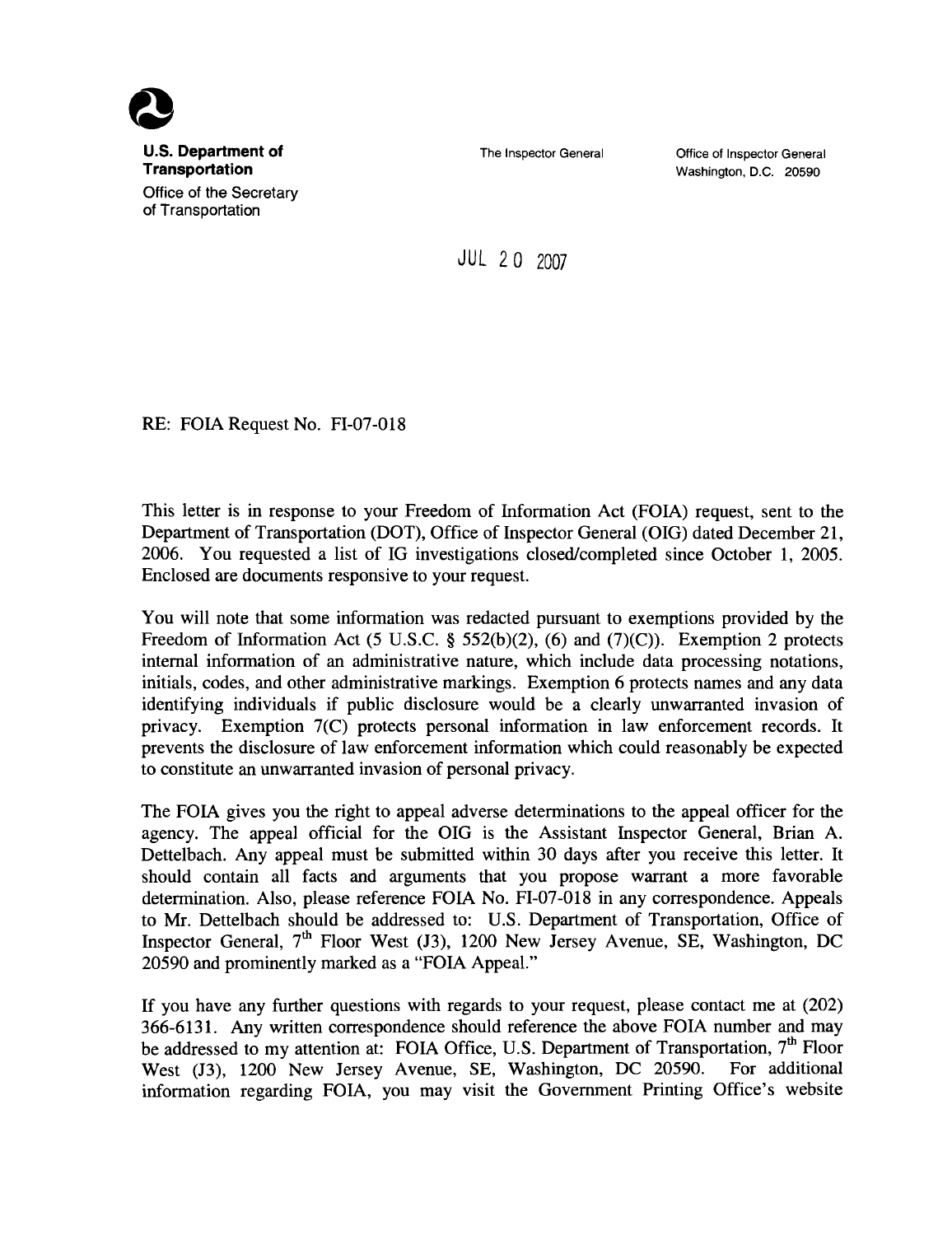(www.gpoaccess.gov/topics/index.html) to obtain a copy of "A Citizen's Guide on Using the Freedom of Information Act and the Privacy Act of 1974 to Request Government Documents."

 $\ddot{\phantom{0}}$ Sincerely, afford  $\widehat{\text{Regind}}$ Raiford

OIG FOIA/Privacy Act Officer

Enclosure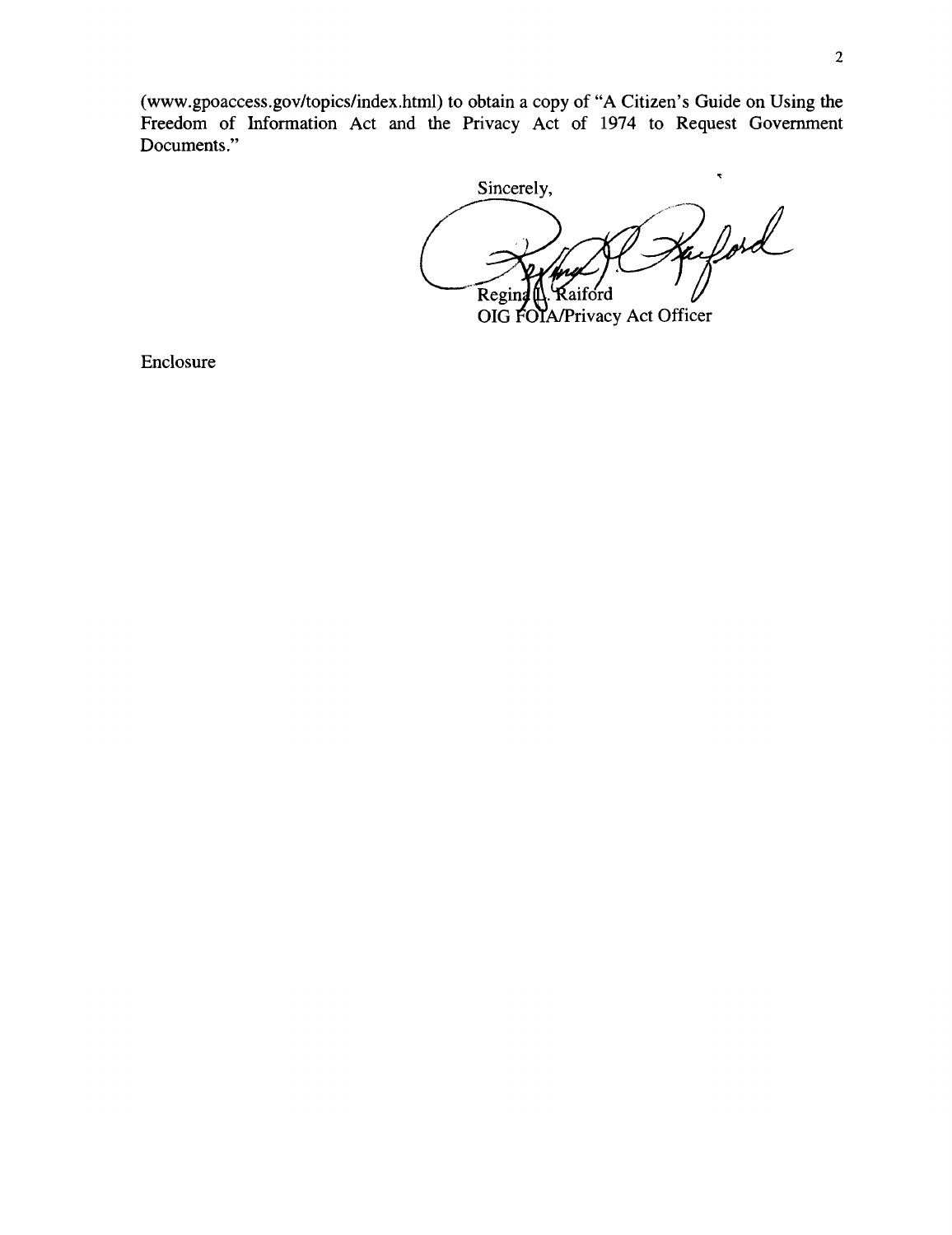### **INFORMATION REDACTED**  $\left( \frac{1}{2} \right)$ PURSUANT TO 5 USC 552(b)( $\lambda$ )( $\iota$ )( $\iota$ )

| CASE NO | TITLE                                                                                                                                                                                               |
|---------|-----------------------------------------------------------------------------------------------------------------------------------------------------------------------------------------------------|
|         | SAFE EXTENSIONS, INC.<br>World Aircraft Connections, Inc.<br>Sigma Industries<br>FTA - DBE Contract Procurement, and Grant Fraud by Central Florida<br>Regional Transportation Authority (DBA LYNX) |
|         | FAA JRI-7 - False claims (Grant), Miami, FL.<br>O'Hare Modernization Program                                                                                                                        |
|         | Overcharges by UC Berkeley College of Engineering<br>RAYFORD ENTERPRISES, INC.<br>RAYFORD ENTERPRISES, INC.<br>Ascend Aviation                                                                      |
|         | Prevailing Wages, San Diego, CA<br>World Trucking                                                                                                                                                   |
|         | SUN COUNTRY INDUSTRIES, INC.<br>Pioneer Valley Transit Authority Springfield Union Station Project<br>BUILDING SERVICES of NEW ENGLAND (BSNE)<br>L.G. DEFELICE, INC.                                |
|         | Crown Chrome Plating, Inc.<br>FAA - Retaliation, Great Falls, MT.                                                                                                                                   |
|         | American Ali Network<br>MV Transportation - CA                                                                                                                                                      |
|         | AMLAND (Landscaping contractor) San Jose, CA<br>Chatsworth Rubber & Gasket Company - Canoga Park, CA<br>EAST TENNESSEE MOWING CONTRACTORS<br>Syar Industries, Napa, CA                              |
|         | Cleveland Airport Expansion Project<br>TAKBEER ENTERPRISES INC                                                                                                                                      |
|         | Western Titanium - San Diego, CA<br>FMCSA - Alleged Conflict of Interest                                                                                                                            |
|         | Soraghan Logistics Division, Inc.<br>FOSS THERAPY SERVICES, INC., ET AL                                                                                                                             |
|         | WALMART, INC., ET AL<br>Allison Competition Engines                                                                                                                                                 |
|         | JC Industrial Mapufacturing -- bribes, Miami, FL.                                                                                                                                                   |

Pacific Cement Company a division of Ramirez Developers, Inc., San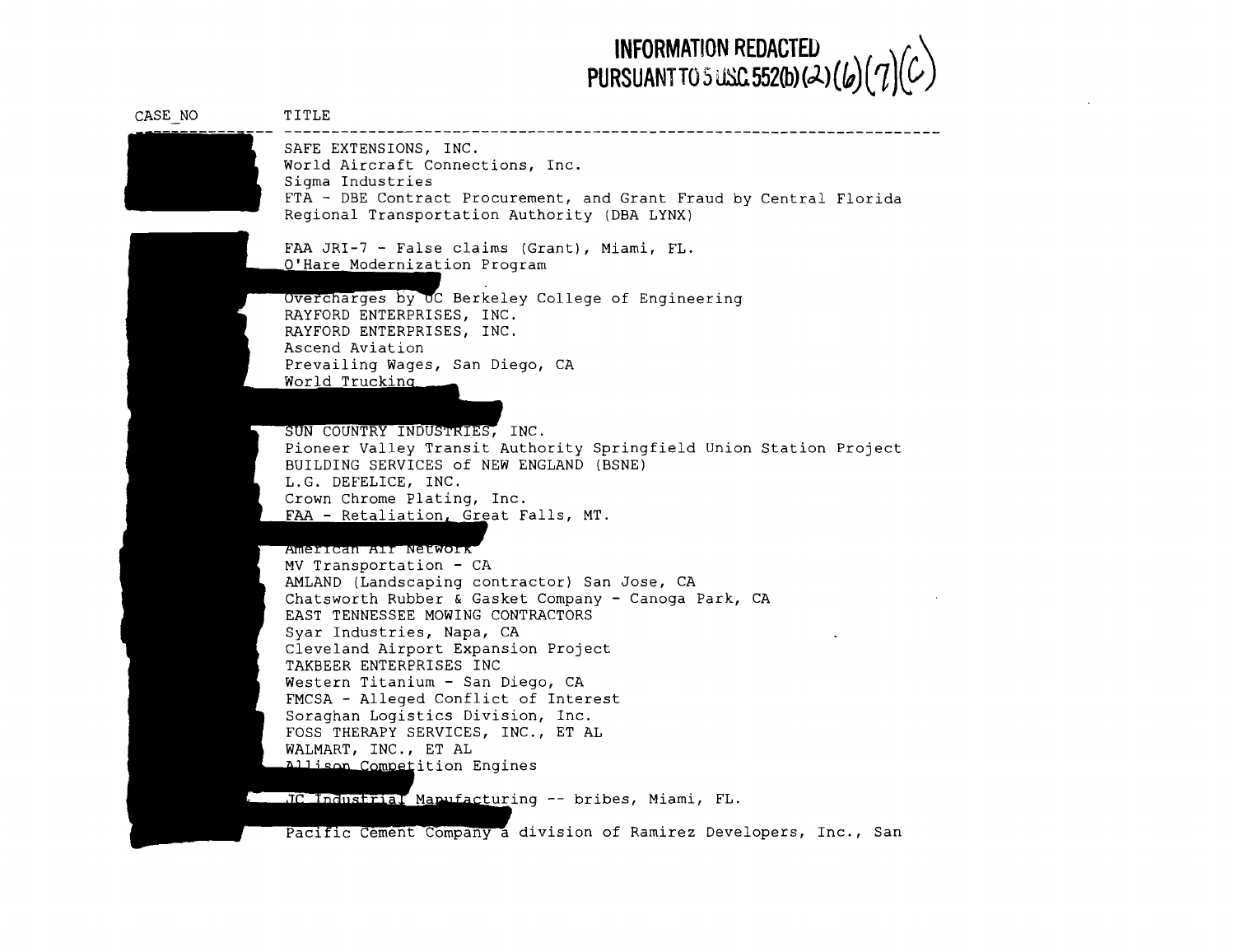

Francisco, CA

NB Trucking, Inc., Madera, CA FTA - Possible procurement violations by the Dallas Area Rapid Transit (DART).



SONICTRANS SYSTEM, INC. Jamaica, NY NEWBORN CONSTRUCTION MONTECALVO ASPHALT PAVING CORP. PAVCO ASPHALT, INC. o and G Industries, Inc. Connecticut Department of Administrative Services Crown Consulting Inc. - False Claims on FAA BITS-II Contract MISUSE OF GOVERNMENT AIRCRAFT FEDERAL AVIATION ADMINISTRATION OKLAHOMA CITY, OKLAHOMA

LIBERTY MAINTENANCE, INC. Alleged Violations of Post-Employment Restrictions McCourt Construction/Obayashi, J.V.

OPAS CORPORATION YOURCARMOVERS INC.

Eagle NDT / Miles Aviation OST employee, Alleqed theft, tax evasion, time and attendance fraud Operation Overbite

FAA - Release of proprietary Information, Orlando, FL.

### 7. MAC Construction

Peoples Energy Corp. (Peoples Gas) Electronic Consulting Services, (ECS) Hauling firm DBE/MBE fraud Subsystems Technologies Inc HARMAT CONSTRUCTION, INC. HIKIAU, INC., Salt Lake City, Utah Network Designs Incorporated Marikina Construction Anvicom Inc - False Claims - FAA BITS **II** Contract Pragmatics Incorporated Heavy Vehicle Use Tax Fraud CSSI Inc - False Claims - FAA BITS-II Contract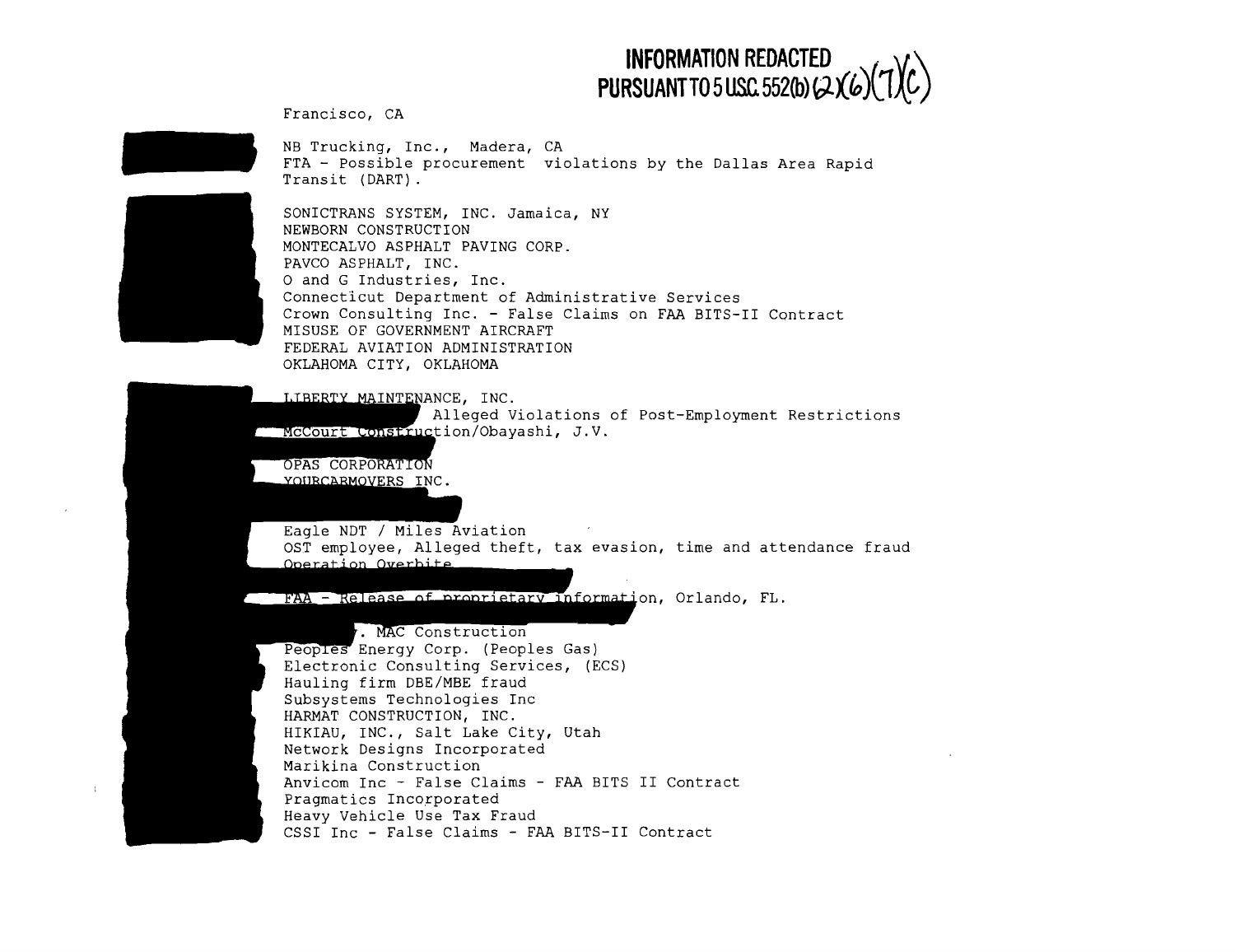

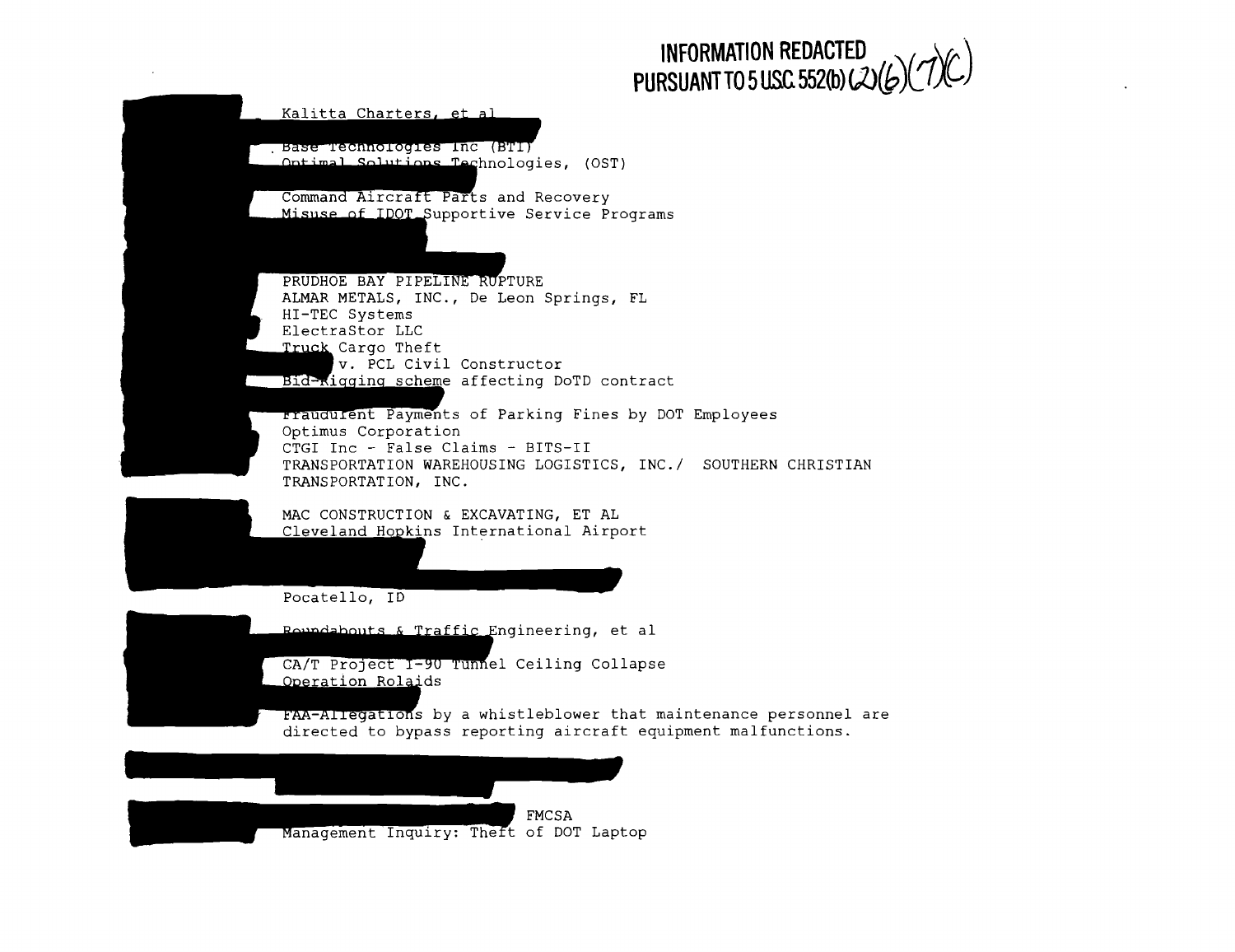## $\mathsf{INFORMATION REDACTER} \setminus \mathsf{V}\mathsf{C}\mathsf{V}\mathsf{C}$

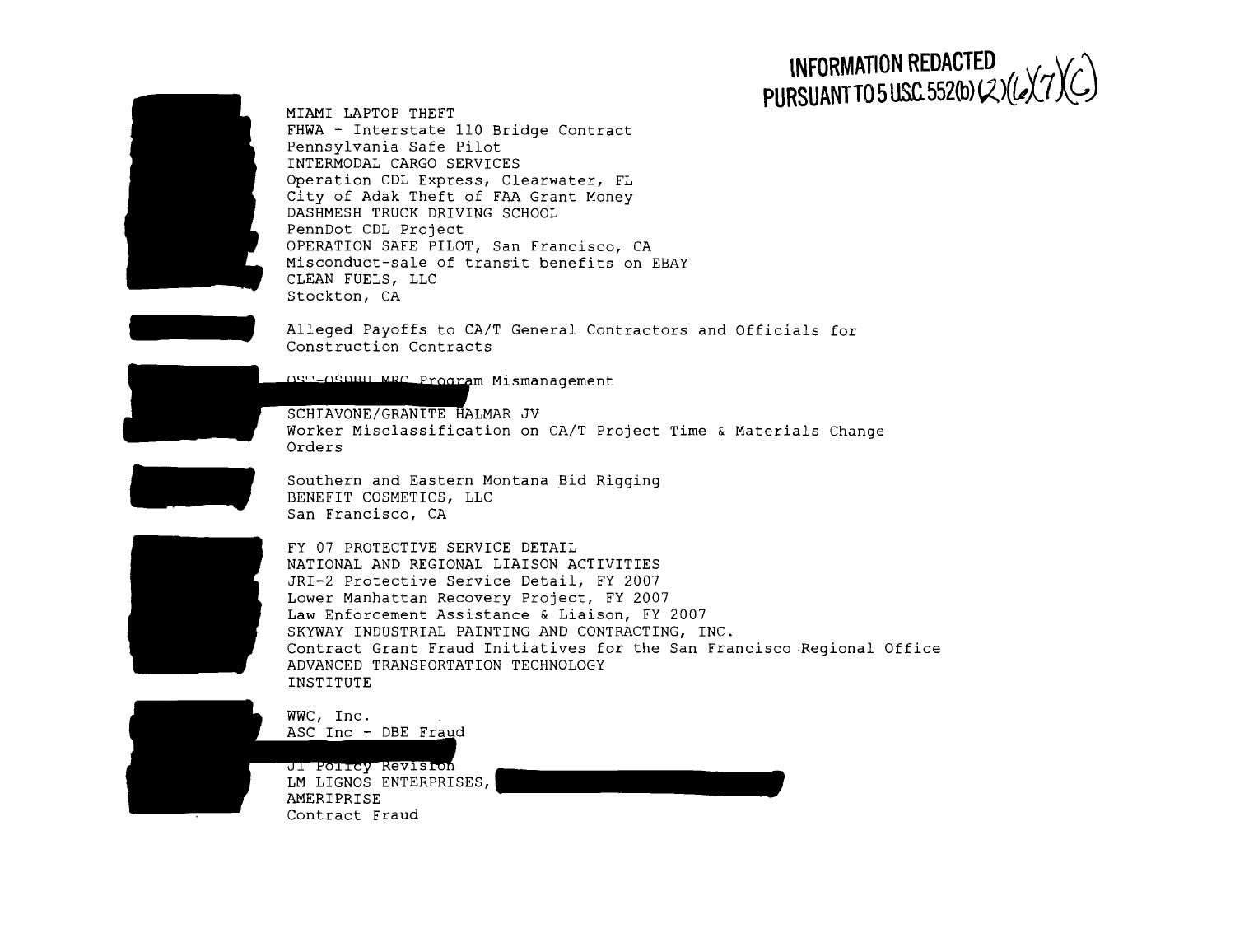

Massachusetts Turnpike Authority (MTA) Severance Payments FHWA - Contract/Grant Fraud, Delaware Department of Transportation. Possible Illeqal-ShiDment of Hazardous Materials by IndMar Coatings

#### CROSSROADS AVIATION

Misconduct-sale of transit benefits on EBAY **- ........** FAA, JRI-6, Possible kickbacks, Evanston, WY. FAA, JRI-6,' Possible kickbacks, Evanston, WY. Central Artery/Tunnel Project FY 2007 Allegations GAO - Excess Transit Benefits TION CO. Spokane, WA

Providence River Bridge/Interstate 195 Project y - Ontario, CA

 $RATLROAD$  CONSTRUCTION COMPANY, INC. FHWA - White Paper alleges that aspects of the QA program were mismanaged, wasting government funds.

#### v. Aggregate Industries

MARAD - Defacement of Public Website Operation HAZMAT Endorsement, California Corrupt FMCSA Inspectors National Procurement Fraud Task Force OUTDOOR ADVERTISING Commercial Construction, et al

Modern Continental Construction Company, Inc. SOUTHWEST AVIATION SPECIALTIES ATC Manager Sacramento TRACON JRI-9 Cerritos SubOffice Contract/Grant Fraud Initiative Repairtech International, Inc. Suspect Individual Surety Bonds COOP and Pandemic Planning FHWA, JRI-9, Bid rigging and conflict of interest, San Diego, CA.

MARAD - Access of Intranet by Unauthorized Person 1-44 Widening Project - Tulsa THE MAN STORE Inter-County Connector (ICC) Project Investigation Norfolk Southern Hazmat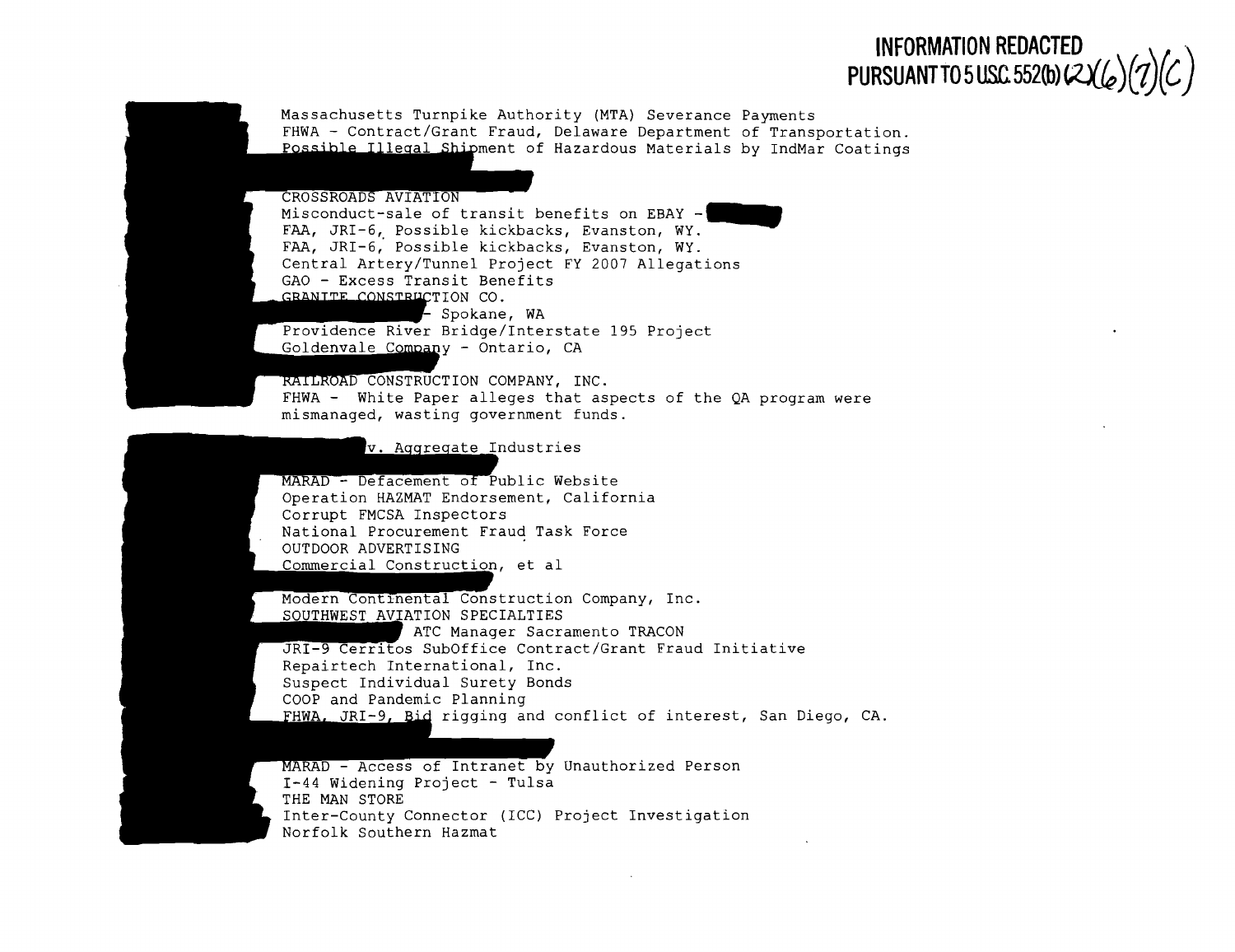# INFORMATION REDACTED<br>PURSUANT TO 5 USC 552(b) (2)(